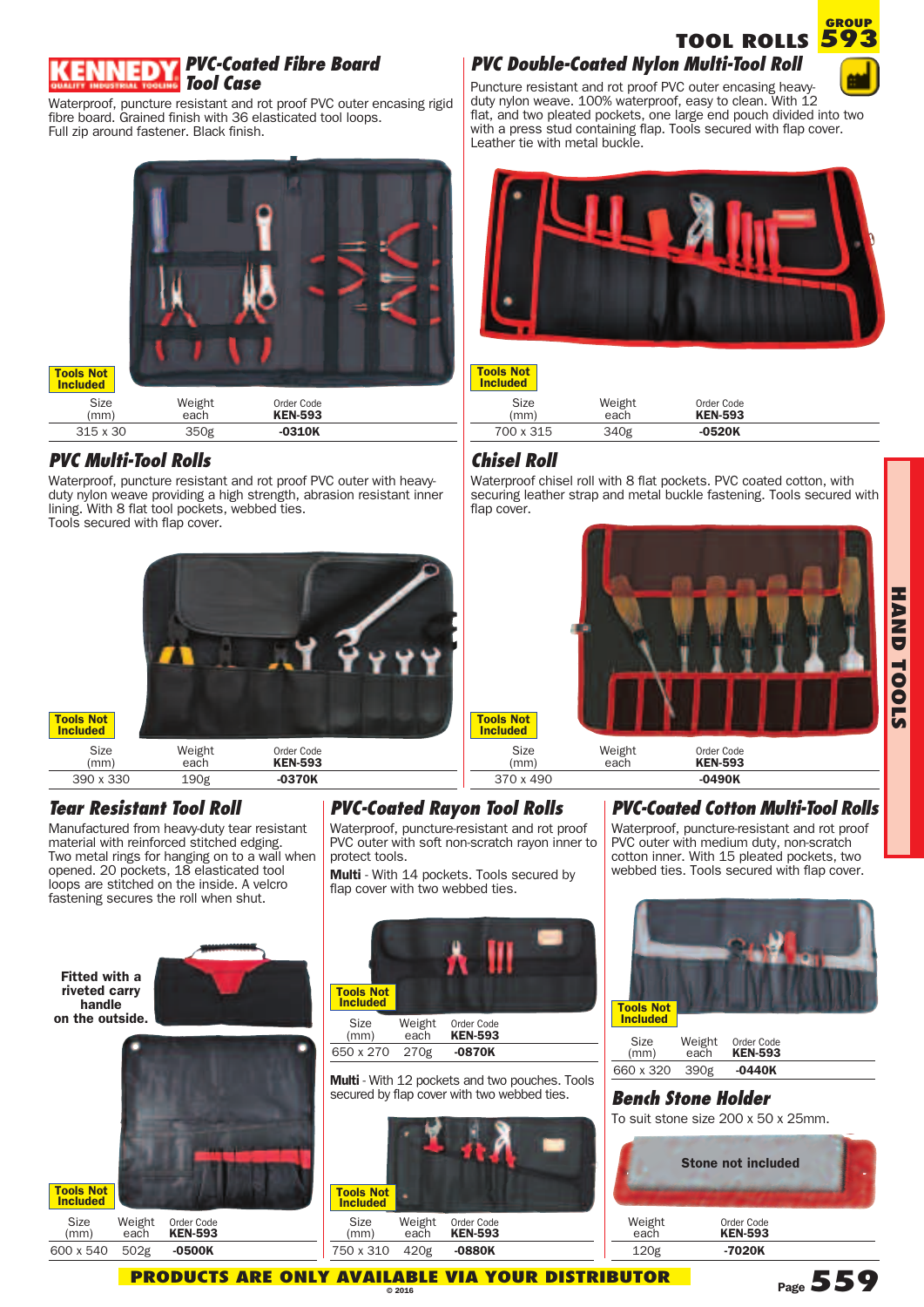

Manufactured from heavy duty water resistant canvas. Handles wrap underneath the bag for added strength, fitted with a heavy-duty zip.



| Length<br>(mm) | Weight<br>each | Order Code<br><b>SEN-593</b> |  |
|----------------|----------------|------------------------------|--|
| 460 (18")      | 250g           | -0560K                       |  |
| 610(24")       | 335g           | $-0580K$                     |  |
| 760 (30")      | 360g           | $-0600K$                     |  |

#### *PVC Tool Bag*

**HANDTOOLS** The PVC makes the tool bag puncture resistant, waterproof and rot resistant. PVC holdall riveted leather handle and straps with metal buckles, fibre board base and top.



| Length   | Weight | Order Code     |  |
|----------|--------|----------------|--|
| (mm)     | each   | <b>KEN-593</b> |  |
| 300(12") | 230g   | $-0100K$       |  |

#### *Tool Bumbag with Shoulder Strap*

Made of 600 dernier durable fabric with adjustable shoulder and waist straps. It has a large internal compartment with 7 internal and 1 external pockets. Heavy duty zip and padded handles.



#### *Medium Weight Holdalls*

Reinforced board base with four riveted plastic feet. Plastic zip fastening, webbing covered rope handles.



| Length    | Weight | Order Code     |  |
|-----------|--------|----------------|--|
| (mm)      | each   | <b>KEN-593</b> |  |
| 455 (18") | 390g   | -0110K         |  |
| 610 (24") | 500g   | $-0120K$       |  |

#### *Heavy Duty PVC Nylon Coated Canvas Holdalls*

Reinforced fibre board base with four riveted metal feet and zip fastening. Webbing covered rope handles and welded D-rings at either end.



| Length<br>(mm) | Weight<br>each | Order Code<br><b>KEN-593</b> |  |
|----------------|----------------|------------------------------|--|
| 455 (8")       | 670g           | $-0180K$                     |  |
| 610 (24")      | 810g           | $-0240K$                     |  |
| 760 (30") 590g |                | -0300K                       |  |

## *Jumbo Tool Bag*



Heavy-duty double thickness canvas. Five internal pockets and a fibre board base with six rivetted metal feet. Webbing handles and straps with plastic buckles.



| Length<br>(mm)          | Weight Order Code<br>each <b>KEN-593</b> |  |
|-------------------------|------------------------------------------|--|
| 610 (24") 1.50kg -0060K |                                          |  |

#### *Canvas Holdall*

Heavy-duty water resistant. Canvas covered rope handles, fully stitched, wrap underneath bag for extra support. Three webbed straps with metal buckles for closing, two of which fully wrap around the bag to give extra support.



#### *Barn-Type Holdalls*



Manufactured from butt split leather with wrap around leather handles. Leather fastening straps with metal buckles. Fully rivetted construction. Reinforced on corners. Black finish.



|   | Length<br>(mm) | Weight<br>each | Order Code<br><b>KEN-593</b> |  |
|---|----------------|----------------|------------------------------|--|
| - | 400 (16")      | 1.40kg         | $-0620K$                     |  |
|   | 535(21")       | 1.80kg         | $-0630K$                     |  |